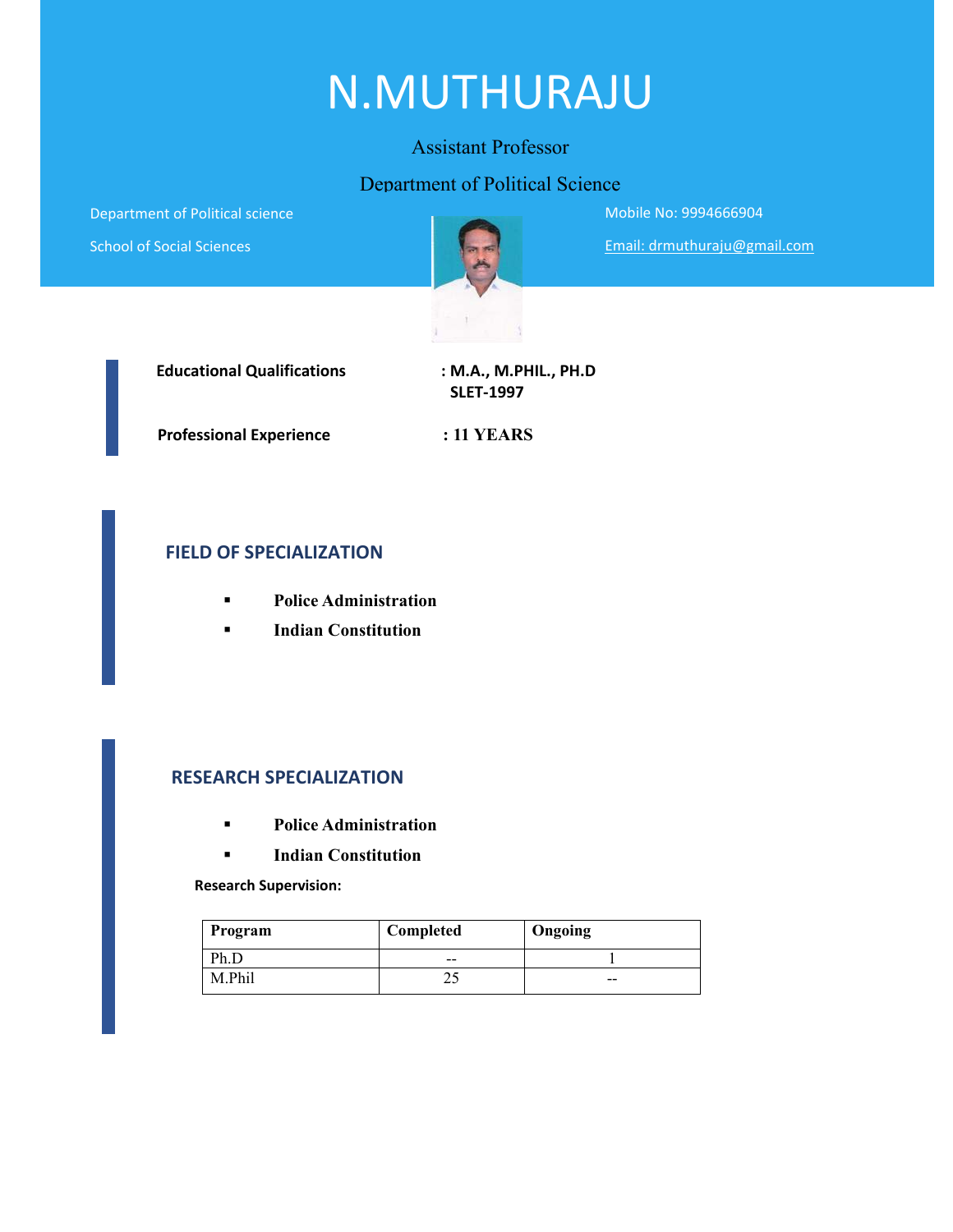#### **PROFESSIONAL EXPERIENCE**

| N <sub>0</sub> | <b>Institution</b>                       | <b>Position</b>        | From   | Тo              | <b>Duration</b> |
|----------------|------------------------------------------|------------------------|--------|-----------------|-----------------|
|                |                                          |                        | (date) | (date)          |                 |
|                | L.N. Government Arts College,<br>Ponneri | Assistant<br>Professor | 2008   | 2010            |                 |
|                | Madurai Kamaraj University               | Assistant<br>Professor | 2010   | Till to<br>date |                 |

# **RESEARCH COLLABORATION (BOTH NATIONAL & INTERNATIONAL)**

| Name of the         | <b>Institute</b> | <b>Collaboration</b> | <b>Collaboration Output</b>      |
|---------------------|------------------|----------------------|----------------------------------|
| <b>Collaborator</b> |                  | <b>Details</b>       | (Papers/Patents/Research/Online) |
| ---                 | ---              | ---                  | ---                              |

# **COMPLETED RESEARCH PROJECT**

| No  | <b>Title of the Project</b> | <b>Funding Agency</b> | <b>Total Grant</b> | Year |
|-----|-----------------------------|-----------------------|--------------------|------|
| --- | ---                         | ---                   | $- - -$            | $--$ |

#### **ON‐GOING RESEARCH PROJECT**

| No   | <b>Title of the Project</b> | <b>Funding Agency</b> | <b>Total Grant</b> | Year |
|------|-----------------------------|-----------------------|--------------------|------|
| $--$ | $- - -$                     | ---                   | ---                | $--$ |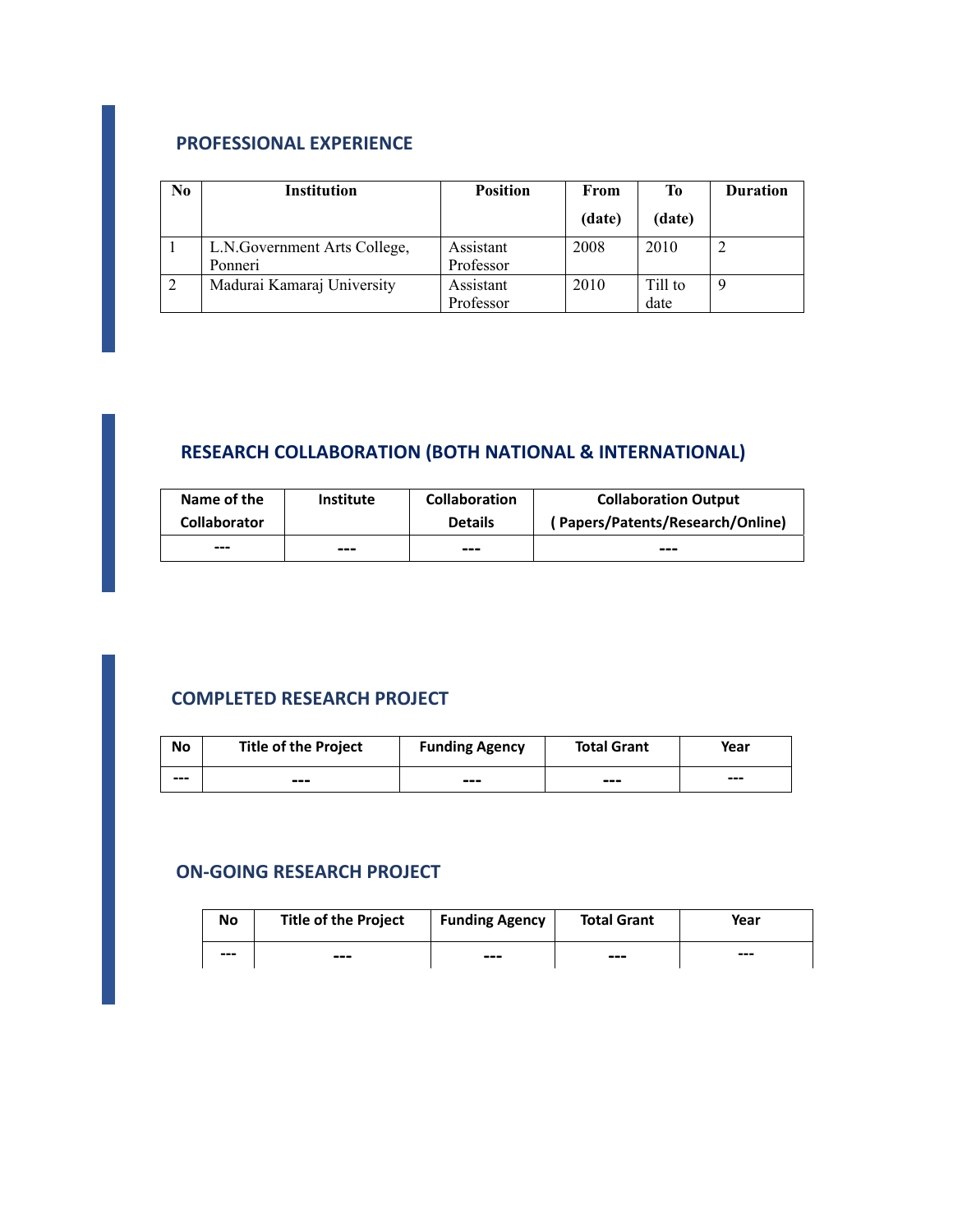# **HONORS/AWARDS/RECOGNITIONS**

 $\blacksquare$  Nil

#### **PUBLICATIONS**

 $\blacksquare$  Nil

### **PAPER PRESENTED IN CONFERENCE/SEMINAR/WORKSHOP**

| <b>Name of the Conference</b>     | <b>Date</b> | Place       | <b>Title</b>            | Author(s) |
|-----------------------------------|-------------|-------------|-------------------------|-----------|
| The Health Status of              |             | <b>MKU</b>  | <b>Adolscent Health</b> | Dr. N.    |
| Marginalized groups of India:     |             |             | status in india-A       | Muthuraju |
| Issue snd Challenges              |             |             | Sociological            |           |
|                                   |             |             | Study, p.23             |           |
| Pasumpon Muthuramanlinga          |             | <b>MKU</b>  | Social Reforms of       | Dr. N.    |
| Thever: Multi Faceted Personality |             |             | Pasumpon                | Muthuraju |
|                                   |             |             | Muthuramanlinga         |           |
|                                   |             |             | Thever                  |           |
| Challenges of                     |             | Gobi        | The Functions           | Dr. N.    |
| Human rights in                   |             | Governmen   | and activities of       | Muthuraju |
| the 21 st Century                 |             | t.          | Human Rights            |           |
|                                   |             | Arts        | Commission in           |           |
|                                   |             | College     | Tamilnadu,              |           |
| Peace and                         |             | Thiagarajar | Imperatives of          | Dr. N.    |
| conflict                          |             | College of  | ethical Cultural        | Muthuraju |
| management into                   |             | Preceptors, | and Universal           |           |
| early childhood                   |             |             | Values in               |           |
| education                         |             |             | <b>Education</b> for    |           |
| through the arts                  |             |             | Human Excellence        |           |
| and Humanities,                   |             |             |                         |           |
| Nehru's Legacy                    |             | <b>MKU</b>  | Nehru and               | Dr. N.    |
| and developments                  |             |             | secularism, p.7         | Muthuraju |
| in India                          |             |             |                         |           |
| Financial                         |             | Gobi        | Advantage and           | Dr. N.    |
| administration in                 |             | Governmen   | disadvantages of        | Muthuraju |
| India: Emerging                   |             |             | FDI in India,           |           |
| Issues and                        |             | Arts        | P.174                   |           |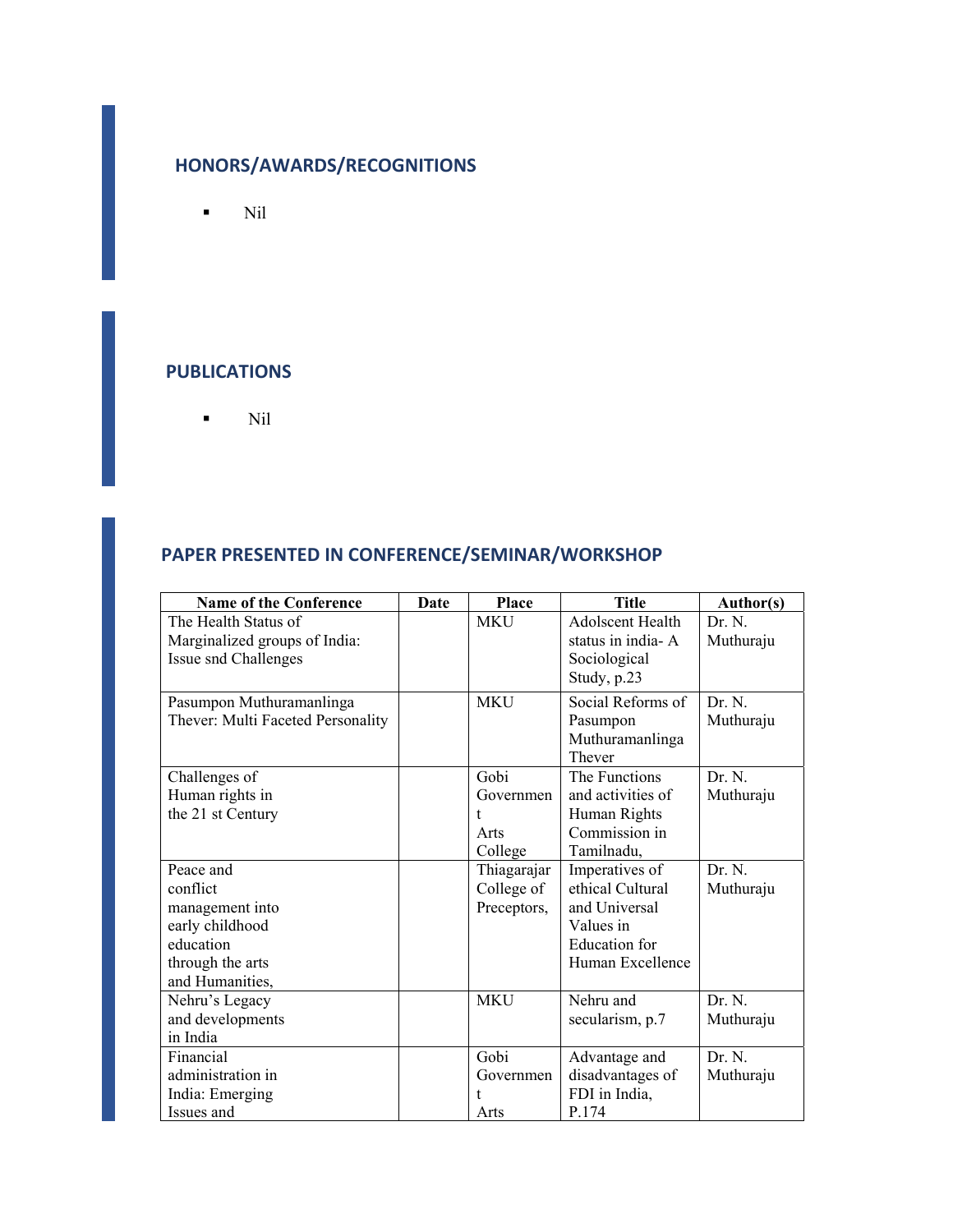| Challenges          | College                  |                  |           |
|---------------------|--------------------------|------------------|-----------|
| Combating           | Gobi                     | The Lokpal Bill, | Dr. N.    |
| corruption in India | Governmen                | 2011,            | Muthuraju |
|                     | t.                       |                  |           |
|                     | Arts                     |                  |           |
|                     | College                  |                  |           |
| Corporate and       | Institute of             | Financial        | Dr. N.    |
| business response   | Distance                 | Administration   | Muthuraju |
| to climate change-  | education,               | in India:        |           |
| from awareness to   | University               | Emerging issues  |           |
| adoption            | of                       | and challenges   |           |
|                     | Madras                   |                  |           |
| Women               | <b>UGC-UPE</b>           | Political Women  | Dr. N.    |
| empowerment in      | Project on               | Empowerment in   | Muthuraju |
| India: Challenges   | women                    | PRI with         |           |
| Ahead               | Empowerm                 | reference to     |           |
|                     | ent.                     | Tamilnadu,       |           |
|                     | Madurai                  | p.276            |           |
|                     | Kamaraj                  |                  |           |
|                     | University               |                  |           |
| Human Rights:       | L.N. Governi             | Rehabilitation   | Dr. N.    |
| Victims and         | Arts and Scid measures   |                  | Muthuraju |
| Rehabilitation      | College, Pon extended to |                  |           |
|                     | Chennai                  | children in      |           |
|                     |                          | Tamilnadu,       |           |
|                     |                          | p.103            |           |
| Human Rights:       | L.N. Govern Impact of    |                  | Dr. N.    |
| Victims and         | Arts and Scie            | Gender           | Muthuraju |
| Rehabilitation      | College, Pon             | discrimination   |           |
|                     | Chennai                  | on Sex Ratio in  |           |
|                     |                          | India,           |           |
|                     |                          | p.177            |           |
| Importance of       | Gobi Govern              | Globalization    | Dr. N.    |
| Human Rights and    | Arts College             | and the Human    | Muthuraju |
| Women               |                          | Rights of        |           |
| Empowerment         |                          | Women,           |           |
| Vol.I               |                          | P.285            |           |
| Human rights        | Gobi Govern              | Human rights     | Dr. N.    |
| and Domestic        | Arts College             | and Domestic     | Muthuraju |
| Violence of         |                          | Violence of      |           |
| Women in India      |                          | Women in India   |           |

# **CONFERENCE/WORKSHOP/SEMINAR/TRAINING ORGANIZED**

| <b>Type</b> | <b>Name</b> | Date(s) | Place | <b>Role Played</b> | <b>Funding</b><br>Agency |
|-------------|-------------|---------|-------|--------------------|--------------------------|
| $---$       | $- - -$     | $- - -$ | $---$ | $--$               | $- - -$                  |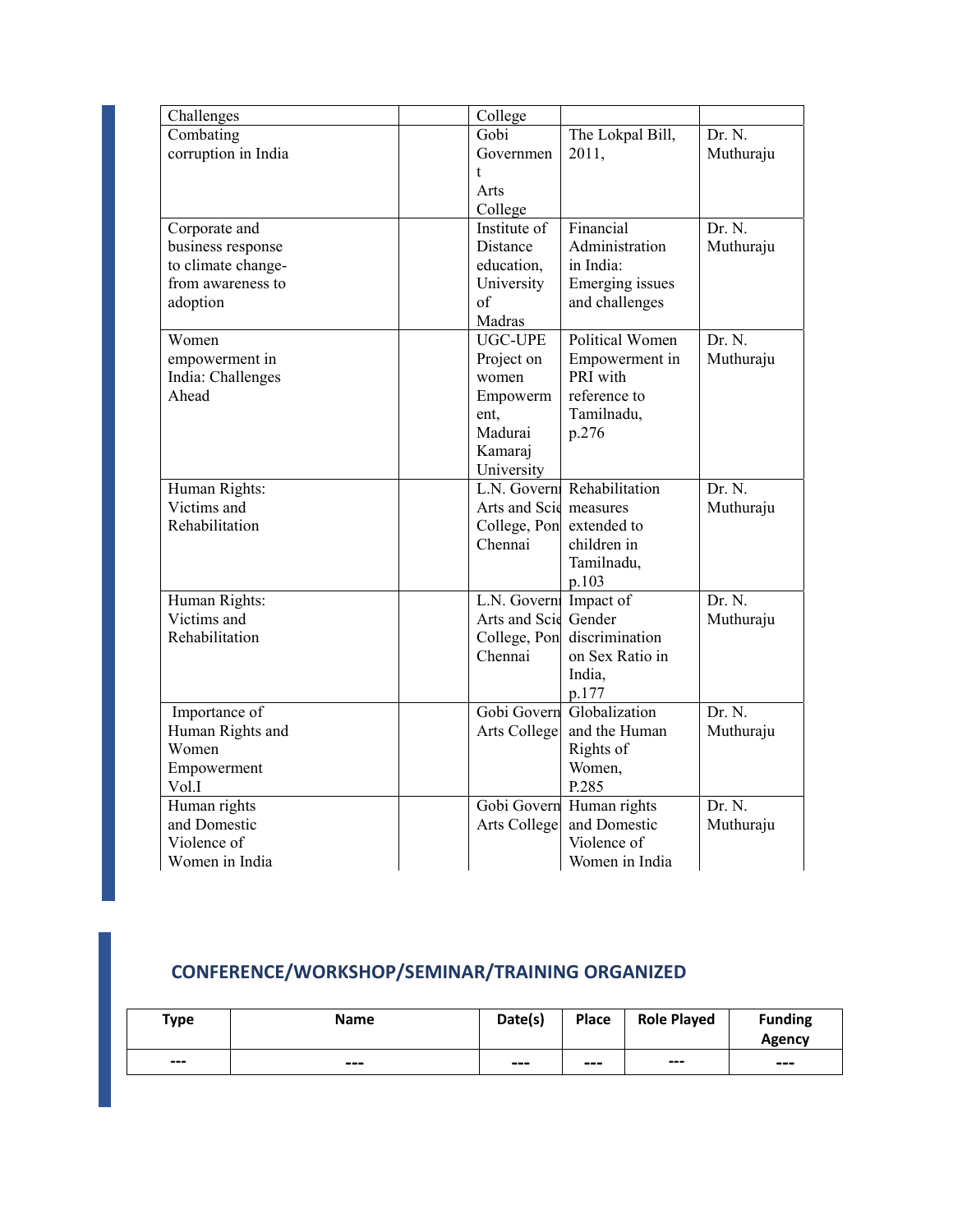#### **BOOK PUBLISHED**

| Title of the Book /<br><b>Chapter</b> | Author         | <b>Publisher</b>                    | Year | <b>ISBN Number</b> |
|---------------------------------------|----------------|-------------------------------------|------|--------------------|
| The Workers of Madura Coats           | Dr.N.Muthuraju | Rathana<br>publications,<br>Madurai |      | 97881909097<br>23  |

## **MEMBERSHIP IN ACADEMIC BODIES**

- **Indian Criminology Society**
- **Member Board of Studies MKU**

#### **MEMBERSHIP IN PROFESSIONAL BODIES**

 $\blacksquare$  Nil

# **INTELLECTUAL PROPERTY RIGHTS (Patents)**

Nil